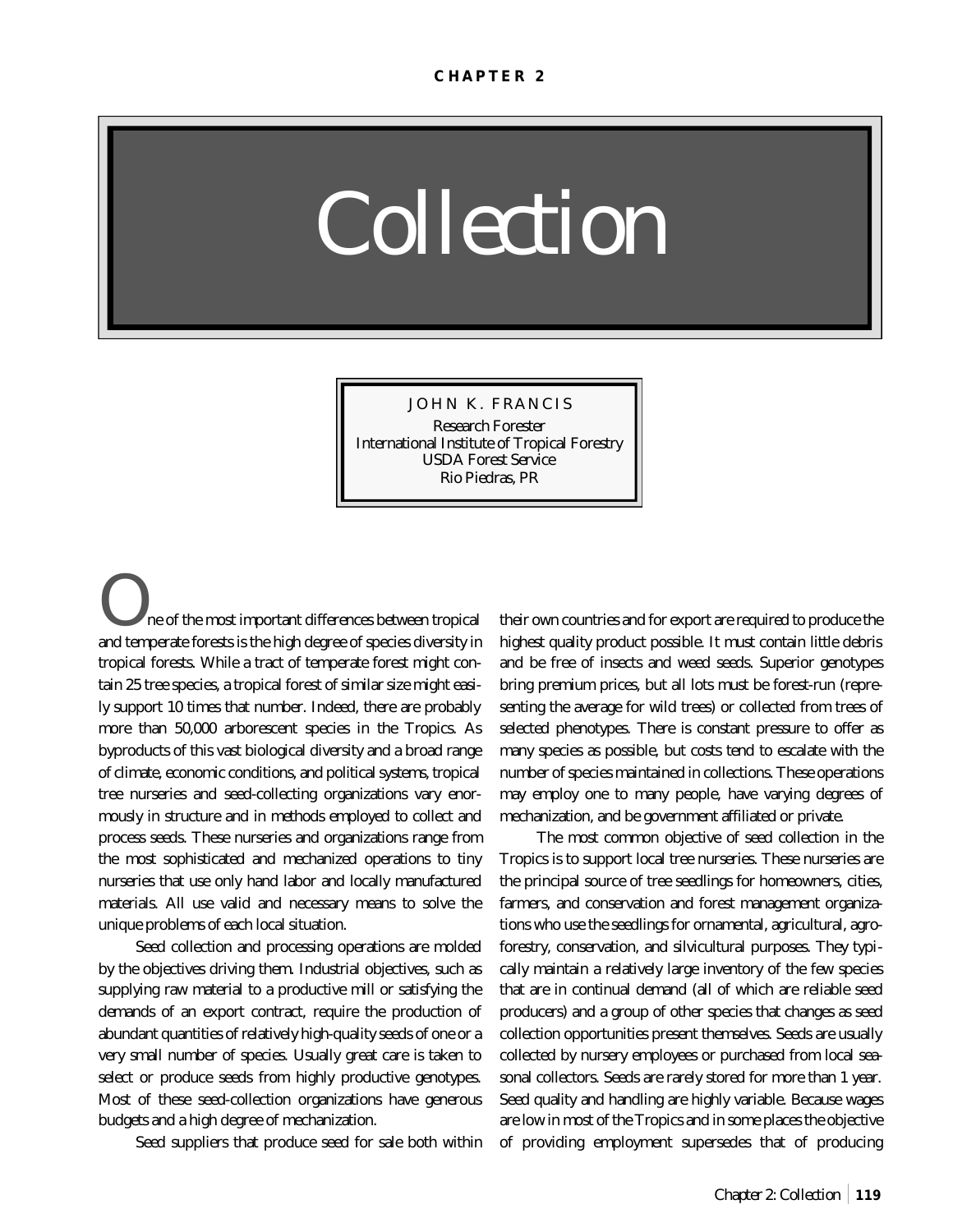seedlings, labor is often substituted for equipment or improvements requiring capital investment. Unfortunately, product quality and efficiency may decrease.

Collection and processing problems are species-driven. Hence, the greater the number of species handled, the greater the number of problems that must be solved. Unfortunately, some species are planted because their seed collection and management are easy, not because they are the best species available to meet the need. Many superb species are rarely or never planted because their seeds are difficult to collect or use. As experience in seed collection and management increases, many exciting species will be added to plantation inventories. Increasing the number of species we are able to successfully reproduce by seed will facilitate the difficult task of rehabilitating damaged ecosystems. This chapter reviews some of the challenges to seed collection and processing in the Tropics and the approaches to meeting these challenges.

# **SEED COLLECTION**

### **GENERAL METHODS**

It is important to remember that fruit characteristics evolved to facilitate a seed dispersal strategy. Often a seed collection, extraction, or germination technique has simply mimicked the natural process.

### From the Ground

The mainstay of seed collection is and will remain the picking up of the fruits or their seeds from the ground after they fall. This method is especially convenient for species with large or conspicuous fruits or seeds such as *Melia azedarach* L*.,Ormosia krugii* Urban*,*and *Terminalia catappa* L. Protective pods enable collection of fruits of such species as *Crescentia cajute* L., *Hymenaea courbaril* L., *Pterocarpus macrocarpus* Kurz, and *Senna spectabilis* (DC.) Irwin and Barneby, weeks to months after fruit-fall. Even the seeds or fruits of relatively small-seeded species, such as *Bucida buceras* L. and *Petitia domingensis* Jacq., can be collected from the ground if it is bare or paved, or if a tarp is placed under the tree just before fruit-fall. In those circumstances, vacuuming or sweeping can sometimes speed the collection process.

#### From the Tree

Another common means of collecting fruits and seeds is picking them from the trees. It is faster in many cases than collecting from the ground and it keeps the seeds cleaner. In addition, the seeds of many species are too small to pick up from the ground, and others are dispersed widely or consumed by animals and insects before they fall. Short trees may allow hand picking. Production can be accelerated by flailing into a basket attached to a picker's waist.

Picking must occur between physiological ripening (timed so the fruits will ripen in storage) and release by the tree or consumption by predators or dispersers. Ripeness is usually indicated by a color change of the fruit from some shade of green to an indicator color such as brown or red. In some cases, animal predation indicates ripeness. The sight of cockatoos feeding on the seeds indicates that *Agathis*seeds are ripe (Whitmore 1977). The seeds of many species, such as *Albizia lebbeck* (Kunth) Harms and *Melia azedarach* L., remain in their fruits on the trees for weeks or months, greatly facilitating collection. Many of the eucalypts carry large quantities of fruits for extended periods that open quickly after fires (Cremer and others 1978) These fruits will also open after the clipped twigs dry. Species with serrotinous cones, such as *Pinus patula* Schiede & Deppe, produce cones that remain on the tree with viable seeds 1, 2, or more years after ripening (Wormald 1975).

#### **SPECIAL CHALLENGES**

#### Tall Trees

Most species are too tall for hand picking. Pole pruners provide a convenient and inexpensive way to collect fruits from 2 m to about 9 m above the ground. Stepladders and easily portable, straight or extension ladders up to 7 m are also used. Fruits or seeds that shatter or detach easily, or seeds that are ejected from their fruits, can be collected by placing a tarp under the tree and flailing the tree with a long pole. In similar approaches, trees are shaken by hand (if small), by mechanical shaker, or by attaching a chain or rope to the trunk as high as convenient and to a vehicle or another tree, then jumping up and down on the chain or rope or pulling back and forth with a vehicle. A particular benefit of collecting seeds by shaking is that for species such as *Cordia alliodora* (Ruiz & Pavon) Oken, in which all the fruits or seeds do not mature at the same time, shaking releases the mature fruits while the immature fruits remain on the tree (Greaves and McCarter 1990).

When short-statured species, such as *Acasia farnesiana* (L.) Willd., *Hibiscus tiliaceus* L., and *Moringa oleifera* Lam.,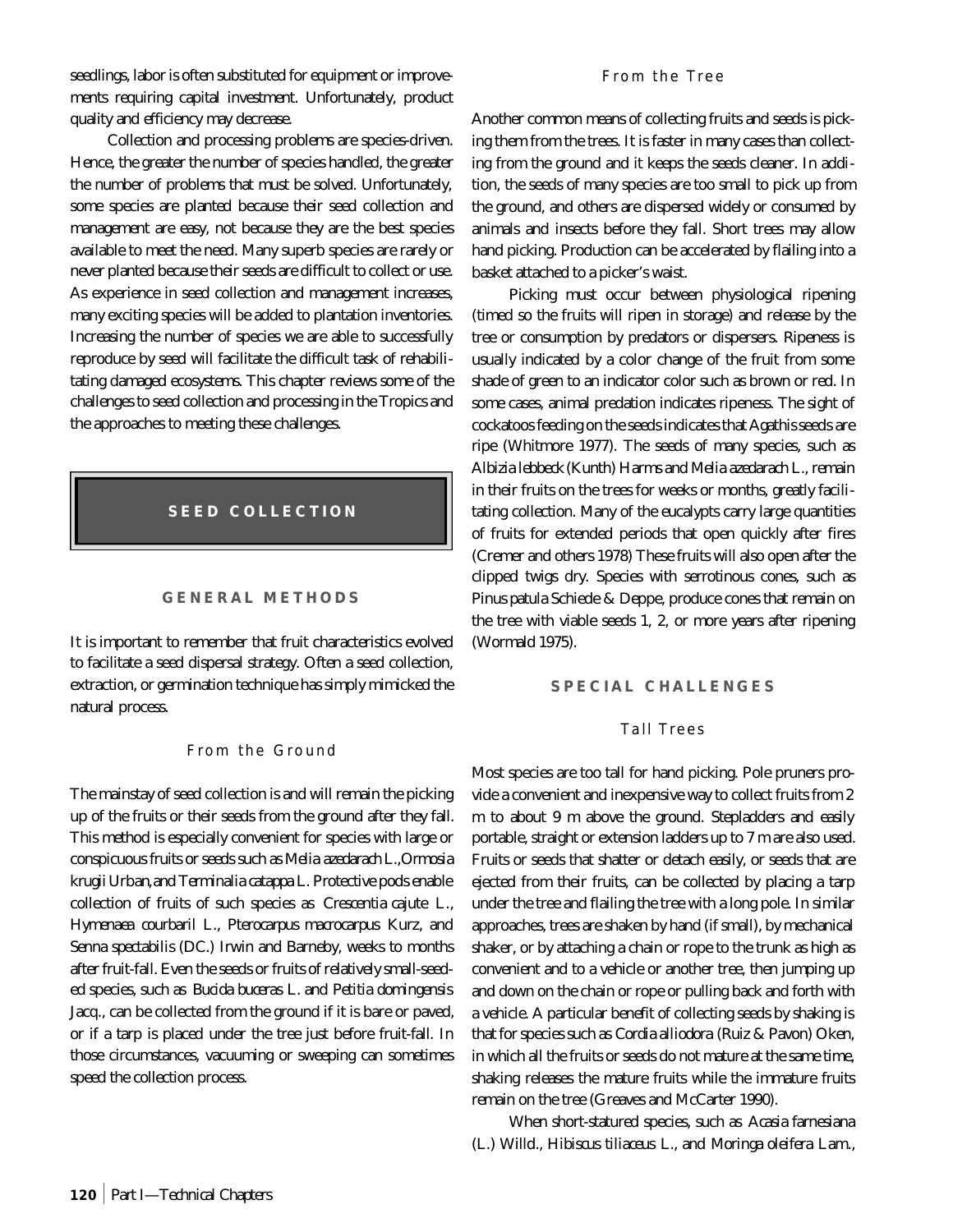and precociously flowering species such as *Spathodea campanulata* Beauv., invade cleared areas, they are short enough to pick by hand or pole pruner. Trees planted in open-grown situations sometimes grow low enough for easy harvest. Opengrown *Swietenia* spp. will usually bear many of its fruits within 9 m of the ground but does not do so in closed forests. Many species will continue to bear fruits after pruning to a low crown. Fruit trees, including *Mangifera indica* L. and *Citrus* spp., are routinely managed this way. Crown-shaping trials with many tropical forest species should be conducted.

The seeds of timber trees in natural forests are often borne near the tops of very tall trees. Traditionally, these seeds are collected from trees felled by logging operations. The method is excellent, if available. However, felling can shatter seed clusters and produce enough slash to hinder fruit retrieval. In some areas, trees have been destructively felled to obtain the seeds (Britwum 1973). Generally considered unacceptable ecologically and economically, this method may be beneficial if the seed trees are scheduled for removal to improve the stand.

The challenge of collecting seed from tall trees has inspired a number of approaches. Small quantities of seed, usually intended for breeding or provenance trials, have been collected by shooting down limbs with rifles or shotguns. Slingshot pellets and thrown sticks have been used to shatter small quantities of seed. Arrows have been used to draw lines over limbs to cut down or shake down small quantities of seed. Traditionally, local climbers were hired to ascend the trees and pick the desired seed in quantity with little or no safety equipment. Any conscientious collector would now require the use of safety harnesses and belts, safety lines, and helmets. Treeclimbing spurs, tree bicycles, tethered sectional ladders, and other climbing aids can greatly accelerate an ascent up the tree bole. Once up the tree, a collector often uses a pruning pole to clip fruits on the ends of limbs or to saw off fruit-bearing limbs. Finally, seed collectors with generous budgets use highlift buckets on hard and nearly level ground to collect fruits from tall trees.

## Widely Scattered Seed Trees

In tropical moist forests, seed trees of many species grow more than 1 km apart. Seed-producing adults of heavily exploited and rare species can often be very difficult to find. Random searches can be incredibly time consuming. Traditionally, seed collectors maintain a mental inventory of known seed trees or potential seed trees they have sighted during excursions through the forest over the years. Although it takes many years to accumulate this degree of experience, the system works well as long as these inventories are handed down to succeeding generations of collectors. The alternative is to maintain a written inventory of potential seed trees of at least the critical species along with maps of their locations. Modern technology can add efficiency and accuracy to this time-consuming process through the use of computer data bases and global positioning satellite (GPS) technology.

#### Genetic Impurity

A number of species hybridize freely with members of the same genus or varieties within the same species to produce undesirable or unpredictable offspring. The *Swietenia*s have hybridized freely in Puerto Rico and the seeds of *Eucalyptus robusta* Sm., obtained from Brazil many years ago, introduced many hybrids that were generally inferior to the pure species. The timber tree *Hibiscus elatus* Sw. has been reported to hybridize with the shrubby *Hibiscus pernambucensis* Arruda in Jamaica (Adams 1971). In the case of *Swietenia*, the hybrid seedlings can usually be separated from the parent species by leaf size. With *E. robusta,* sorting is impossible. The problem is solved by collecting from well-identified and isolated seed trees.

# Unknown or Unpredictable Fruiting Seasons

In that portion of the Tropics with a strong wet-dry seasonal cycle, almost all species flower and fruit in certain well-defined seasons. Phenological studies can document these seasons and seed collection can be planned accordingly. However, in many species the flowering and fruiting dates may vary somewhat (Greaves 1978) and the level of fruiting may vary tremendously from year to year, depending on seasonal rainfall amounts and patterns, and other factors such as wind or insect damage. Seed years are theoretically predictable from climatic conditions and can be successfully predicted from flowering and fruit set for a few species, such as *Pinus caribaea* sensu Small, non Morelet, which flowers one year and bears seeds the next.

In those portions of the Tropics with a relatively even distribution of rainfall, many species, such as *Roystonea* spp., *Ficus citrifolia* P. Miller, and *Hibiscus elatus* Sw., flower and fruit irregularly throughout the year. Some species, such as *Leucaena leucocephala* (Lam.) de Wit, bear seed more or less continuously in moist habitats, but seasonally in habitats with a strong wet-dry cycle. *Vochysia hondurensis* Sprague in Costa Rica bears fruit twice per year (Nichols and González 1992a, 1992b). Fruiting in some species is thoroughly unpredictable; individual trees fruit irregularly from year to year and by seasons and are not synchronized with others of their species. However, this can be an advantage. If seeds are unavailable on one tree, they may be present on the next tree; or if seeds are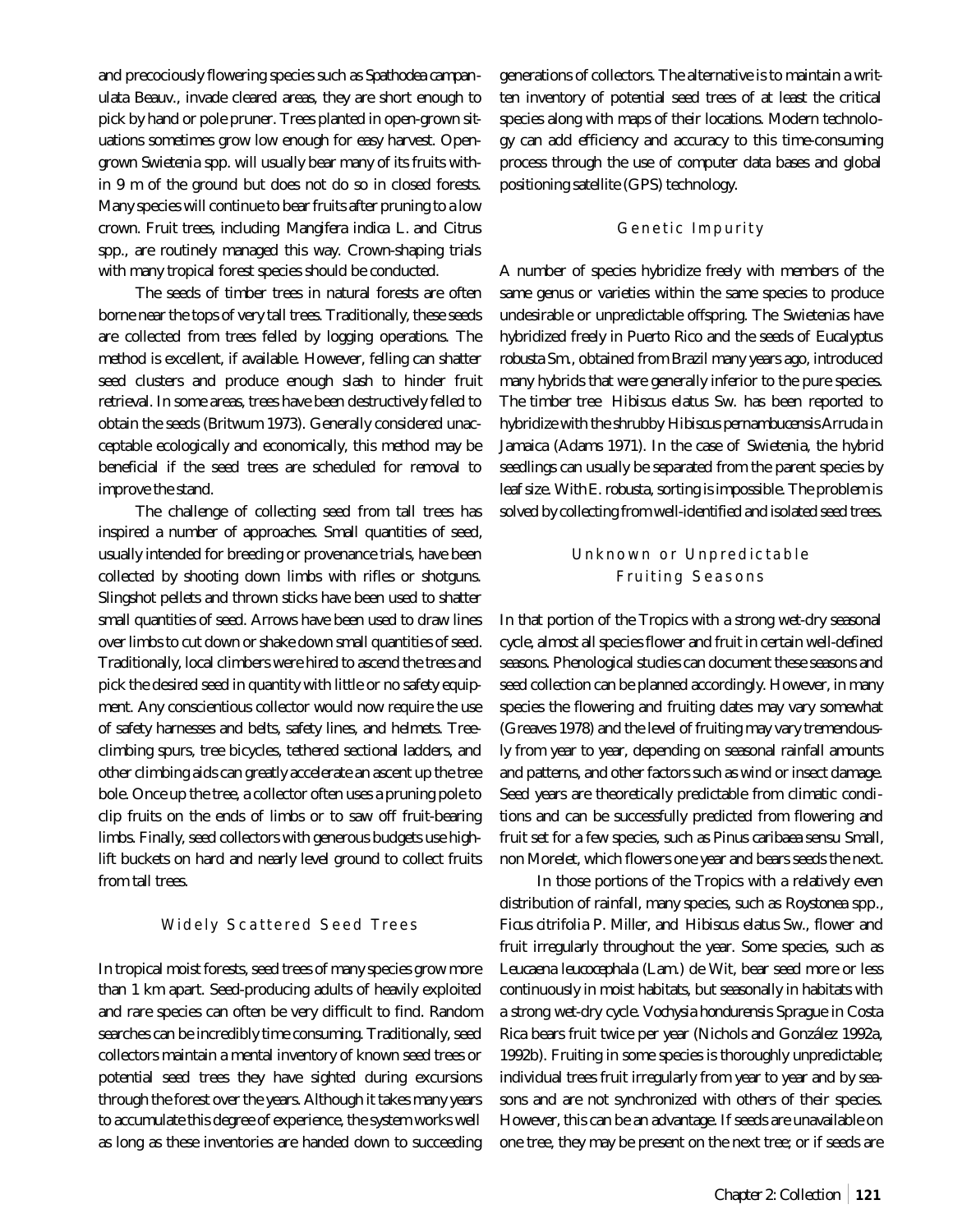unavailable in one locality, they may be available a few kilometers away. *Byrsonima spicata* (Cav.) Kunth, *Cordia sulcata* DC., and *Buchenavia tetraphylla* (Aubl.) Howard illustrate this behavior. Although *Swietenia macrophylla* G. King is usually seasonally synchronized even outside its native range, a few unsynchronized individuals produce some seeds during most of the year. Continuous flowering and fruiting and discontinuous/irregular year-round fruiting is a natural strategy to avoid overloading the demand for pollinators and seed dispersers. Moreover, having a small percentage of the population out of synchrony helps avoid loss of regeneration to irregularities in normal rainfall patterns. To solve the problem of collecting from species with this diverse behavior, phenology should be recorded and collection activities should be planned by species. Collectors should not become discouraged by a few failures.

### Delayed and Rare Fruiting

Many species, such as *Bertholletia excelsa* Humb. & Bonpl., do not bear fruit until they become large canopy dominants, a process that may take 50 years or more. In plantations, the process can be shortened to 15 to 25 years and grafted stock will bear fruits in as little as 6 years (Ferraz 1991). Seed orchards exploit the tendency for open-grown trees to bear fruit more quickly and prolifically than forest trees. The abundance and ease of collection from open-grown trees has often led to excessive collection from phenotypically unproven trees in pastures and along streets. *Lagerstroemia speciosa* (L.) Pres. begin fruiting in as little as 3 years, but do not bear viable seeds until about 15 years (Food and Agriculture Organization 1957). Most species of *Bambusa* flower and fruit in regional synchrony only once every few decades, and *Corypha umbraculifera* L., a palm, flowers once at the end of its long life and then dies.

The advantages to collecting seeds of species that can be stored during bumper crop years are numerous. The cost per unit of seed is lower; fewer seeds are damaged by insects; and the seed usually germinate at higher rates (Lamb 1993). A number of healthy exotic trees, such as *Araucaria heterophylla* (Salisb.) Franco in Puerto Rico, do not produce seeds in their new habitats (Francis 1987), and seeds must be imported each season. Ringing, shallow girdling, stem strangulation, stem bending, root pruning, and water supply restriction has shown some promise in promoting seed production, although these methods ultimately injure the trees (Rudolf and others 1974).

## Animal Predation

Rodents, monkeys, birds, bats, and grazing animals can quickly eliminate a seed crop in a limited area. Parrots in Central

America can consume an entire seed crop of *Acacia aneura* F. Muell. before it ripens (Willan 1995). Although fences, screens, scarecrows, reflectors, and noise makers can successfully reduce or eliminate seed predation, they are usually practical only for seed orchards or concentrations of seed trees. Sometimes seeds can be harvested after they have become viable but before they or the fruits become attractive or accessible to animals. When forest species are scattered, collecting more widely and intensively appears to be the only way to obtain the needed seed stocks. In temperate areas, squirrel caches can be robbed; and in the Tropics, seeds are separated from the manure of predators that have been feeding on the fruit of the desired species.

#### Insect Infestation

Most species are attacked to some degree by seed insects. Occasionally, species such as *Prosopis juliflora* (Sw.) DC. and *Triplochiton scleroxylon* K. Schum. are so seriously attacked by insects that propagation is limited (Brookman-Amissah 1973, Marrero 1949). In some cases, insecticides can be used to prevent attack and assure good seed crops. *Zanthoxylum flavum* Vahl seeds in Puerto Rico are reduced to  $\leq$ 5 percent viability by a seed weevil (Francis, personal communication 1994; Marrero 1949). A conservation organization was able to produce seeds free of insects and with good germination by spraying with insecticide (Rivera, personal communication). Many types of seeds should also be treated by fumigation, cold treatment, or insecticide application to eliminate insect damage during drying and storage.

#### Short Period of Availability

For various reasons, fruits or seeds of many species are ripe and available on trees for a very short time, often just a few days. The fruits of *Hyeronima oblonga* Muell. Arg. and *H. alchornioides* Allem. Diss. fall 3 to 4 days after maturity (Nichols and González 1992a, 1992b). In the final stage of ripening, *Pinus caribaea* sensu Small, non Morelet cones change color from green to brown, the cones open, and the seeds are dispersed quickly (Greaves 1978). Frequent field checks are essential to best time seed collection. Because individual trees of a species are often not closely synchronized, collecting from tree to tree can extend the collection season. Often, the collector can lengthen the period of seed collection by moving up an elevational gradient or across a moisture gradient. Some species, such as *Maesopsis eminii* Engl. and *Pouteria* spp., picked up just before ripening, ripen in storage; thus the picking season is lengthened by a few days. The collector must know the species' traits, because some species, such as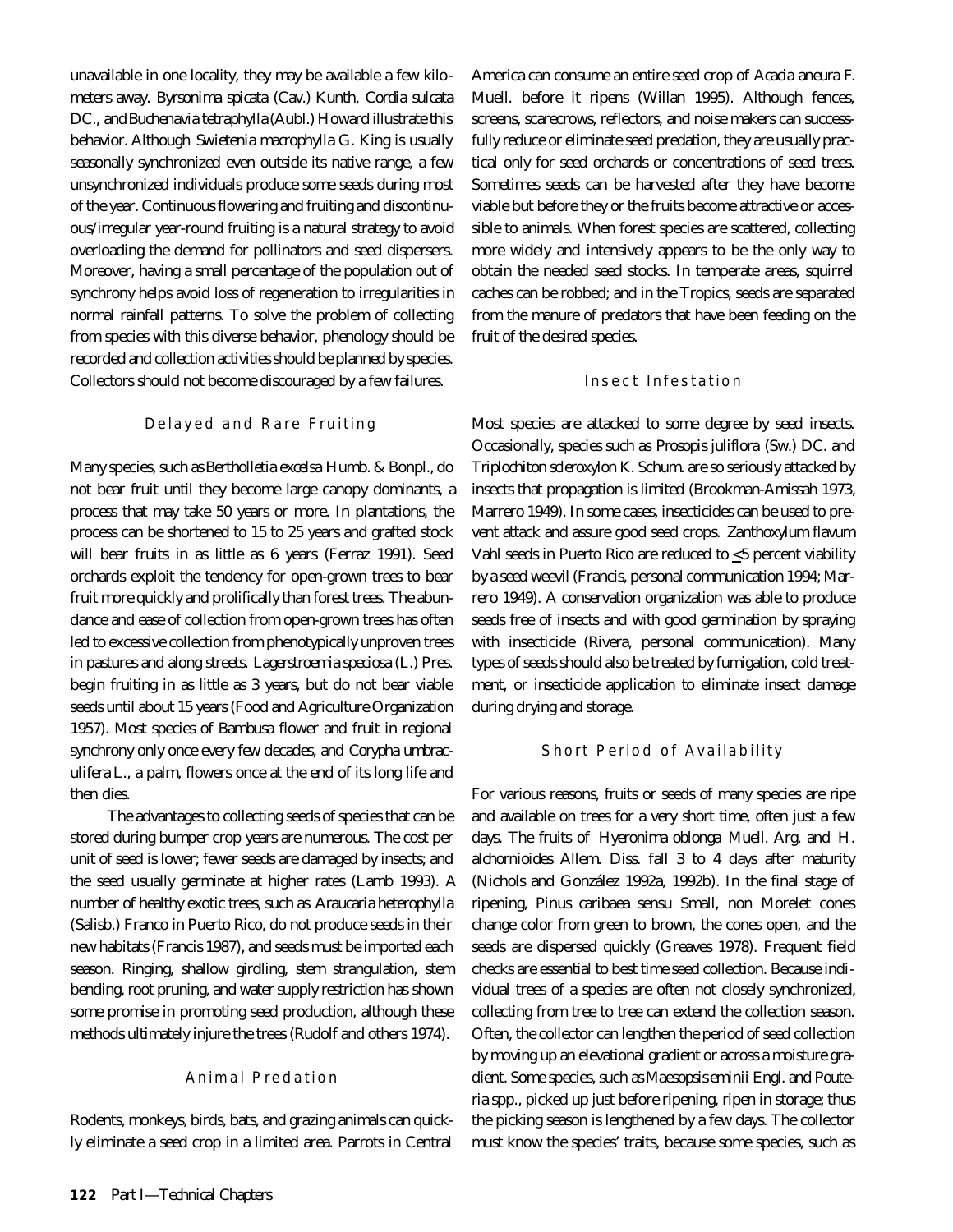*Cordia alliodora* (Ruiz & Pavon) Oken, stop ripening as soon as they are detached from the tree (Greaves and McCarter 1990). The collector should also study how long seeds of critical species will remain viable on the ground after fruitfall. Collecting diptocarp seeds from the ground, for example, must be carefully timed because a delay of a few days can result in loss of viability (Domingo 1973).

# **SEED PROCESSING**

The basic method of removing seeds from fruit structures by hand is useful for research quantities of seed, and even highly productive for a few species such as *Swietenia* spp., but is too slow for most applications. Traditional methods such as flailing, trampling, grinding with a mortar and pestle, winnowing, floating, or screening are used to clean seeds of some species such as *Albizia procera* (Roxb.) Benth, *Casuarina* spp., *Eucalyptus* spp., *Leucaena leucocephala* (Lam.) deWit, and *Melaleuca* spp. Seeds in clusters and in brittle pods or capsules, such as those of *Acacia farnesiana* (L.) Willd., *Cassia javonica* L., *Parkinsonia aculeata* L., and *Zanthoxylum martinicense* (Lam.) DC., can often be cleaned by using standard research thrashing machines or by breaking them up by gentle hammermilling followed by screening and blowing. Usually, each stage of the operation is adjusted to accommodate the many seed sizes, shapes, and densities.

## **CHALLENGES TO PROCESSING**

#### Seed Cleaning Difficulties

The seeds of *Ochroma pyramidale*Cav. are covered with a silky wing ("silk") that is time consuming to remove by hand. In an innovative solution, the seeds were thinly spread over a large mesh screen and set on fire. As the silk burned, the seeds fell through and were scarified in the process (Holdridge 1940b). It is often adventitious to de-wing or eliminate other dry parts from seeds or fruits to reduce the bulk for storage or shipping. De-winging machines designed for *Pinus* spp. have also been used to de-wing other species and to remove some unwanted tissue, such as scale tissue and bract points in *Araucaria cunninghamii* Aiton ex D. Don (Haines and Nickles 1987). Because the seeds of *Swietenia* spp. are large and fragile, they are dewinged by hand, but other more resistant seeds, such as *Tectona grandis* L.f., may be cleaned by working sacks of seed against the ground with a foot, then removing debris by blowing.

Many species, such as *Dalbergia sissoo* Roxb., *Guazuma*

*ulmifolia* Lam., *Prosopis juliflora* (Sw.) DC., Lam., and *Tectona grandis* L.f., have very tough pods or capsules. Some, such as *Pterocarpus macrocarpus* Kurz., have fragile seeds within. Others have fruit structures that tightly adhere to the seeds, as in some *Araucaria*s. These seeds can sometimes be separated by hand using knives or clippers but not by any machines currently available. Usually, the pods or capsules are broken into small units and planted as seeds (FAO 1955). When seeds cannot be separated from fruits or debris, they can be planted within their fruits or mixed with debris. This method frequently requires thinning any resulting seedlings that appear in clusters (Francis 1989c). Sometimes, increased germination will justify hand cleaning small lots of seed (Dabral 1976), especially if the seeds are scarce or expensive or if labor is abundant. One ingenious method of cleaning the seeds of sweet podded legumes, such as *Acacia* spp., *Enterolobium cyclocarpum* (Jacq.) Griseb., and *Samanea saman* (Jacq.) Merril, involves feeding the pods to cattle or goats and extracting the cleaned (and scarified) seeds from the manure (National Academy of Sciences 1980).

Another class of cleaning problems occurs when the seeds are encased in fleshy fruits. When the fruit is thin, seeds may sometimes be dried within the fruit and planted with the adhering fruit residues without affecting germination (Food and Agriculture Organization 1955, Stein and others 1974). In some species, adhering fruit can be removed or loosened by promoting rotting or allowing consumption by insects. If the fruits of *Acrocomia media* O.F. Cook are incubated under mulch for several months, the fleshy fruit is reduced to a husk and the seeds are not damaged. This method also afterripens the seeds (Francis 1993a). The same process, with a shorter duration, may be used with *Juglans jamaicensis* C. DC. (Francis and Alemañy 1994).

However, fruit must usually be removed soon after collection to facilitate storage and planting and to prevent damage to the seeds during putrification of the fruit (Pleva 1973). Numerous methods and machines for cleaning fleshy fruits are used. In many nurseries, most fleshy fruits are separated by hand, washed over screens, and dried. This method is the most rapid way to clean many large-seeded species such as *Mammea americana* L. and *Persea americana* Miller. Sometimes soaking the fruits in water for a period of time facilitates separating the seeds (FAO 1955). In wet sieving, the fruits are hand macerated against a screen just small enough to retain the seeds. The fruit pulp is continuously washed away by running water or by swirling the screen in standing water. The cleaned seed is then dried before storage. In a variation of this method, the fruits are pulped with a hand tool or machine before wet sieving. Flotation is also frequently used to separate fruit pulp, debris, and hollow seeds from filled seeds that sink (Stein and others 1974).